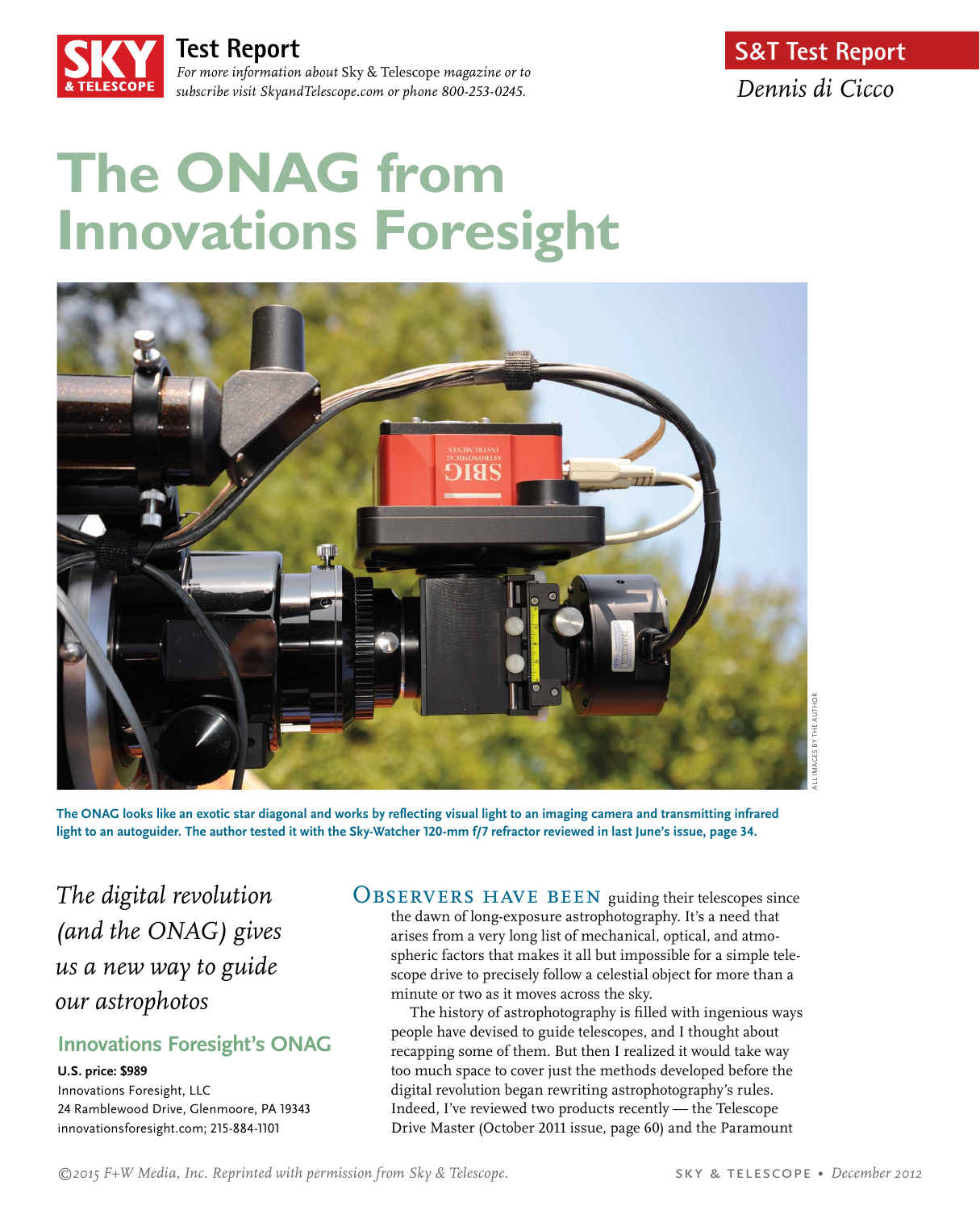MX (July 2012, page 64) — that use digital technology to transform the way we guide our telescopes. Now the ONAG (short for on-axis guider) from Innovations Foresight offers yet another fascinating method that is a byproduct of the digital age.

## **The Concept**

One of the best ways to guide a telescope has always been to track a star at the edge of its field of view. Known as off-axis guiding (because the guide star is outside the field being photographed), the method eliminates many (but not all) of the mechanical, optical, and atmospheric problems mentioned above because the images of the celestial object being recorded and the guide star are formed by the same optical system. Off-axis guiding became mainstream with amateurs after the introduction of popular Schmidt-Cassegrain telescopes in the early 1970s, but it dates back to the earliest days of long-exposure photography at the turn of the 20th century. And it's the way the largest professional telescopes were guided when emulsion-based photography ruled the world of astronomy.

One downside to off-axis guiding, especially in the case of moving objects such as asteroids and comets, is that you can't guide on the same object you are imaging. Some people have tackled this problem by using a beam splitter to share a telescope's field of view with the imaging camera and guiding system, but this robs the camera of valuable light.

Enter the ONAG. Because digital detectors in today's autoguiders are sensitive to near-infrared (NIR) light beyond the visual spectrum, the ONAG works by sending a telescope's visible light to the imaging camera and the NIR to the guiding system. It does this with a beam splitter made from a so-called "cold mirror" that reflects visual wavelengths between 350 and 750 nanometers to one focal plane and transmits NIR beyond 750 nm to another. Ingenious! And it works because digital technology has given us the opportunity to easily use NIR light for guiding.

## **The ONAG**

As clever as the concept behind the ONAG is, the devil is in the details, and that's where the ONAG really shines. The device, which from a distance looks a bit like an oversized star diagonal, is extremely well engineered and, more importantly, well made.

Even people new to long-exposure astrophotography have heard about the gremlin "differential flexure" that ruins photographs when there's shift between the imaging and guiding systems. This is a particularly common problem for people using separate telescopes for guiding and imaging. Despite conventional wisdom, differential flexure can also be a problem with off-axis (and on-axis) guiding if there isn't an absolutely rigid connection between the imaging and guiding detectors. The ONAG has a very rigid connection, and it's especially noteworthy



*Left and below:* **The ONAG's autoguider port accepts standard 1¼-inch equipment and comes with a fitting that has male T threads. The port is on an X-Y platform that travels on pairs of precision rails and locks in place with a total of eight nylon thumbscrews. The yellow scales on the X-Y axes can assist in positioning the port for guide stars selected in advance from star charts.** 



*Below:* **Faint ghost images sometimes appeared near bright stars centered in the field of view, but it's unknown if they were due to the ONAG. Because the bright star 52 Cygni was slightly displaced from the center, it did not show a ghost in this view of the western Veil Nebula, NGC 6960.**

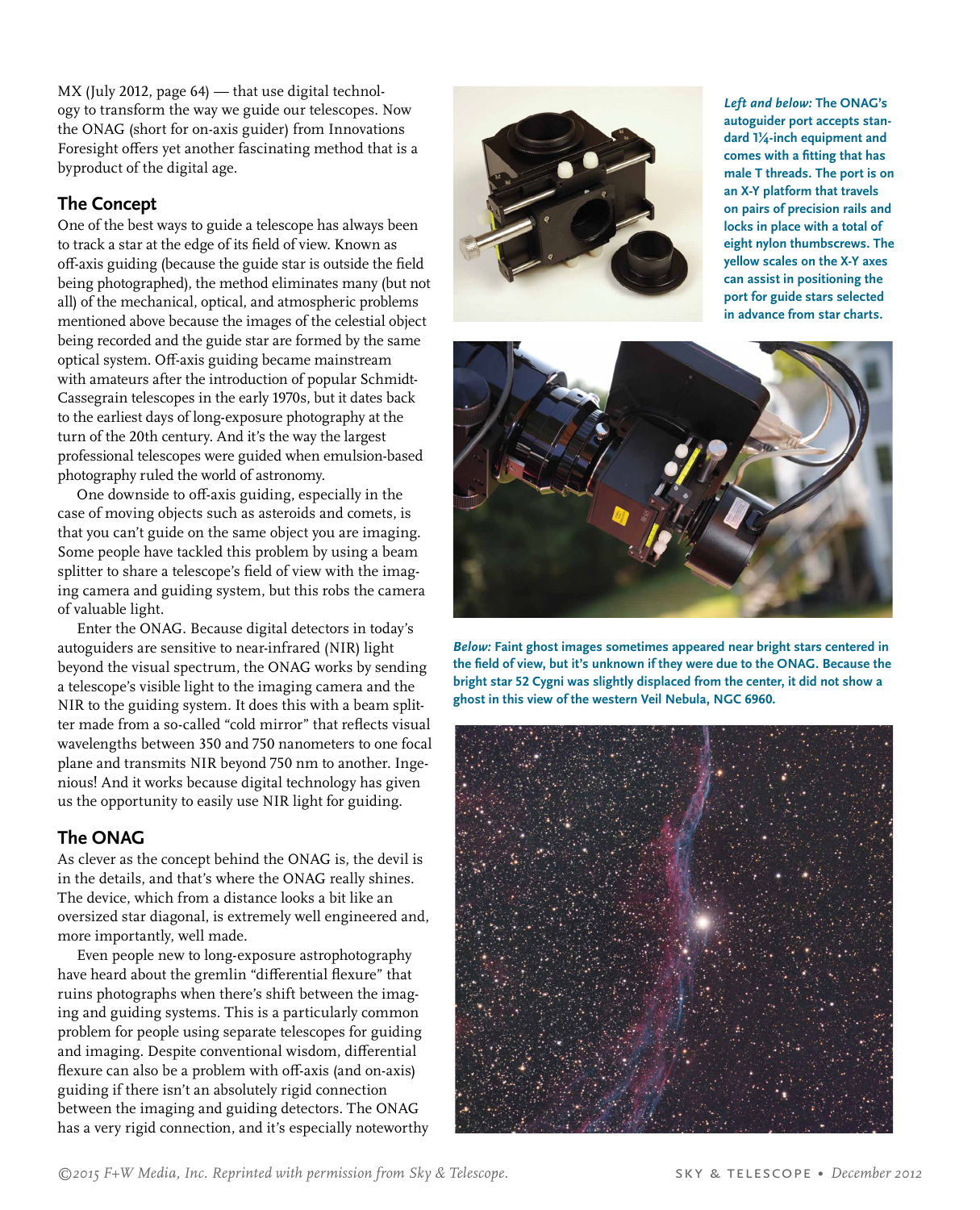

**Guiding with the ONAG was so accurate that the author did not need to use stars to register the 90 minutes of exposures that were stacked for this view of the "Central America" region of the North America Nebula. Sean Walker did the final processing for all the astronomical images in this review.**

because the device has an adjustable X-Y mounting for the guide camera, which helps in the search for suitable guide stars.

Using the ONAG involves getting your imaging camera and autoguider to reach focus simultaneously, and that means there are a lot of physical parameters to consider for your particular equipment. Fortunately, the Innovations Foresight website (**http://innovationsforesight.com**) gives very detailed mechanical specifications for the ONAG. So I'll just relate a few of the fundamental ones here. Because the ONAG's imaging port has a camera mount with male T threads, the system is best for detectors that span no more than 28 mm across their diagonal dimension. Although this includes the APS-size chips in popular DSLR cameras and Kodak's KAF-8300 CCD found in many high-end astronomical cameras, it is not large enough to completely illuminate the detectors in fullframe DSLRs or Kodak's KAF-11000 CCD.

The minimum back-focus distance between the female T threads on the ONAG's front mounting plate and the imaging port is 66 mm (2.6 inches), while the nominal back focus to the guiding port is 90 mm, with plus or minus 4½ mm available for focusing. Since most imaging cameras have more internal back focus (for filter wheels and the like) than autoguiders, the difference between the back focus on the ONAG's imaging and guiding ports is an advantage. As the accompanying pictures show, my setup

with an early model SBIG ST-8300 camera and filter wheel and a now-vintage SBIG STV autoguider came to perfect focus without additional adapters. But for other setups that might need them, the ONAG comes with a set of 8-, 16-, and 24-mm extension tubes that work on both ports. The ONAG comes with a standard 2-inch nosepiece as well as a dedicated adapter that attaches directly onto the back of 8-inch Schmidt-Cassegrain telescopes.

### **The Guide Stars**

The guider port accepts standard 1¼-inch equipment, and it comes with a drawtube with male T threads. As mentioned above, there's an X-Y stage on the guider port that allows the user to move the center of